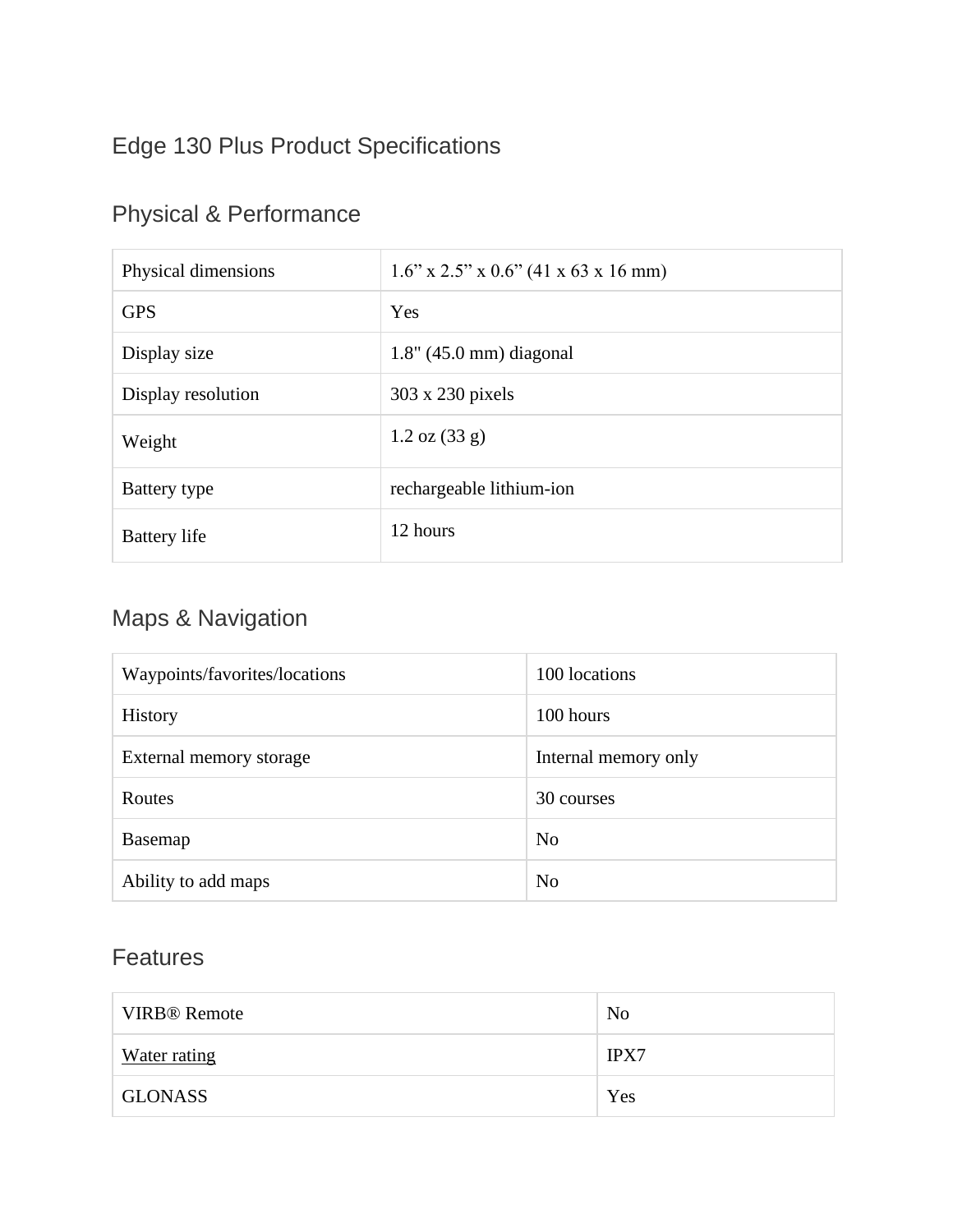| ClimbPro™ Ascent Planner                                                                                              | Yes                                        |
|-----------------------------------------------------------------------------------------------------------------------|--------------------------------------------|
| On-device course creator                                                                                              | N <sub>o</sub>                             |
| Customizable data pages                                                                                               | Yes                                        |
| Auto scroll                                                                                                           | Yes                                        |
| Weather alerts                                                                                                        | Yes                                        |
| Ambient light sensor                                                                                                  | N <sub>o</sub>                             |
| Downloadable training plans                                                                                           | Yes                                        |
| <b>Virtual Partner</b>                                                                                                | Yes                                        |
| <b>Smart notifications</b>                                                                                            | Yes                                        |
| $ANT+^{TM}$ electronic shifting                                                                                       | N <sub>o</sub>                             |
| Weather                                                                                                               | Yes                                        |
| Interval training                                                                                                     | N <sub>o</sub>                             |
| Shimano Di2 Synchro Shift integration                                                                                 | N <sub>o</sub>                             |
| Connectivity                                                                                                          | Bluetooth <sup>®</sup> , ANT+ <sup>®</sup> |
| Battery save mode                                                                                                     | N <sub>o</sub>                             |
| Color display                                                                                                         | N <sub>o</sub>                             |
| Edge® remote                                                                                                          | Yes                                        |
| Courses                                                                                                               | Yes                                        |
| Galileo                                                                                                               | Yes                                        |
| Recovery advisor                                                                                                      | Yes                                        |
| Smartphone compatibility                                                                                              | iPhone®, Android™                          |
| Physiological measurements (may require use of additional<br>accessories such as heart rate strap and/or power meter) | N <sub>o</sub>                             |
| Bike alarm                                                                                                            | N <sub>o</sub>                             |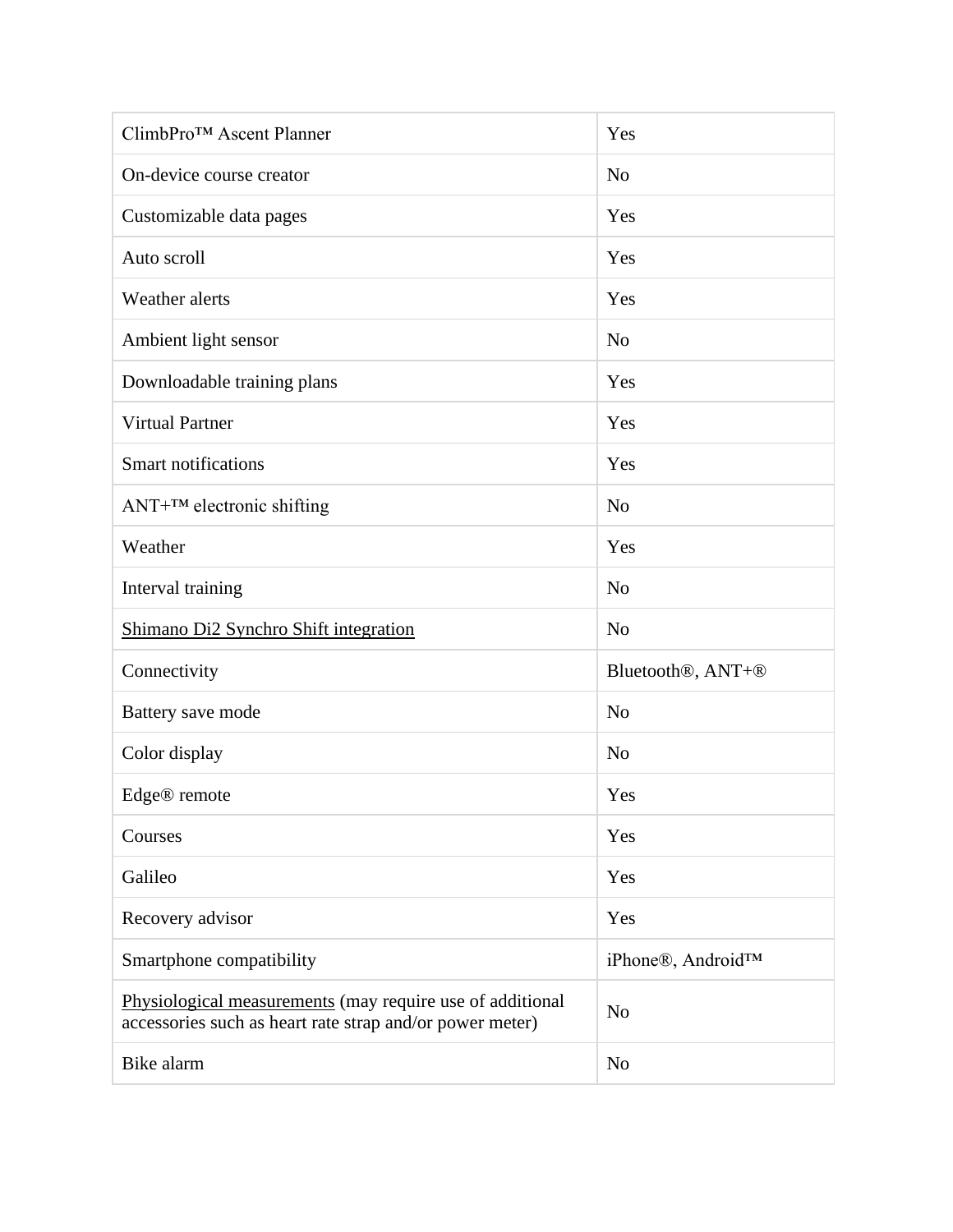| <b>Cycling Dynamics compatible</b>                                                    | N <sub>o</sub>         |
|---------------------------------------------------------------------------------------|------------------------|
| VO <sub>2</sub> max                                                                   | Yes                    |
| Cycle Map (routable cycling-specific street map)                                      | N <sub>o</sub>         |
| Text response/reject phone call with text (Android™ only)                             | N <sub>o</sub>         |
| Physio TrueUp                                                                         | Yes                    |
| Compatible with Varia™ lights                                                         | Yes                    |
| <b>Training Effect</b>                                                                | N <sub>o</sub>         |
| Integrated TrailForks trail data                                                      | N <sub>o</sub>         |
| Accelerometer                                                                         | Yes                    |
| Segments                                                                              | Yes                    |
| LiveTrack                                                                             | Yes                    |
| Assistance                                                                            | Yes                    |
| Calories burned                                                                       | Yes                    |
| Auto Lap <sup>®</sup>                                                                 | Yes                    |
| Varia™ remote                                                                         | N <sub>o</sub>         |
| Auto Pause <sup>®</sup>                                                               | Yes                    |
| <b>Advanced workouts</b>                                                              | Yes                    |
| Connect IQ <sup>TM</sup> (downloadable watch faces, data fields,<br>widgets and apps) | yes (data fields only) |
| Touchscreen                                                                           | N <sub>o</sub>         |
| Smart trainer control                                                                 | Yes                    |
| Power meter compatible                                                                | Yes                    |
| Rider-to-rider messaging                                                              | N <sub>o</sub>         |
| <b>Incident Detection</b>                                                             | Yes                    |